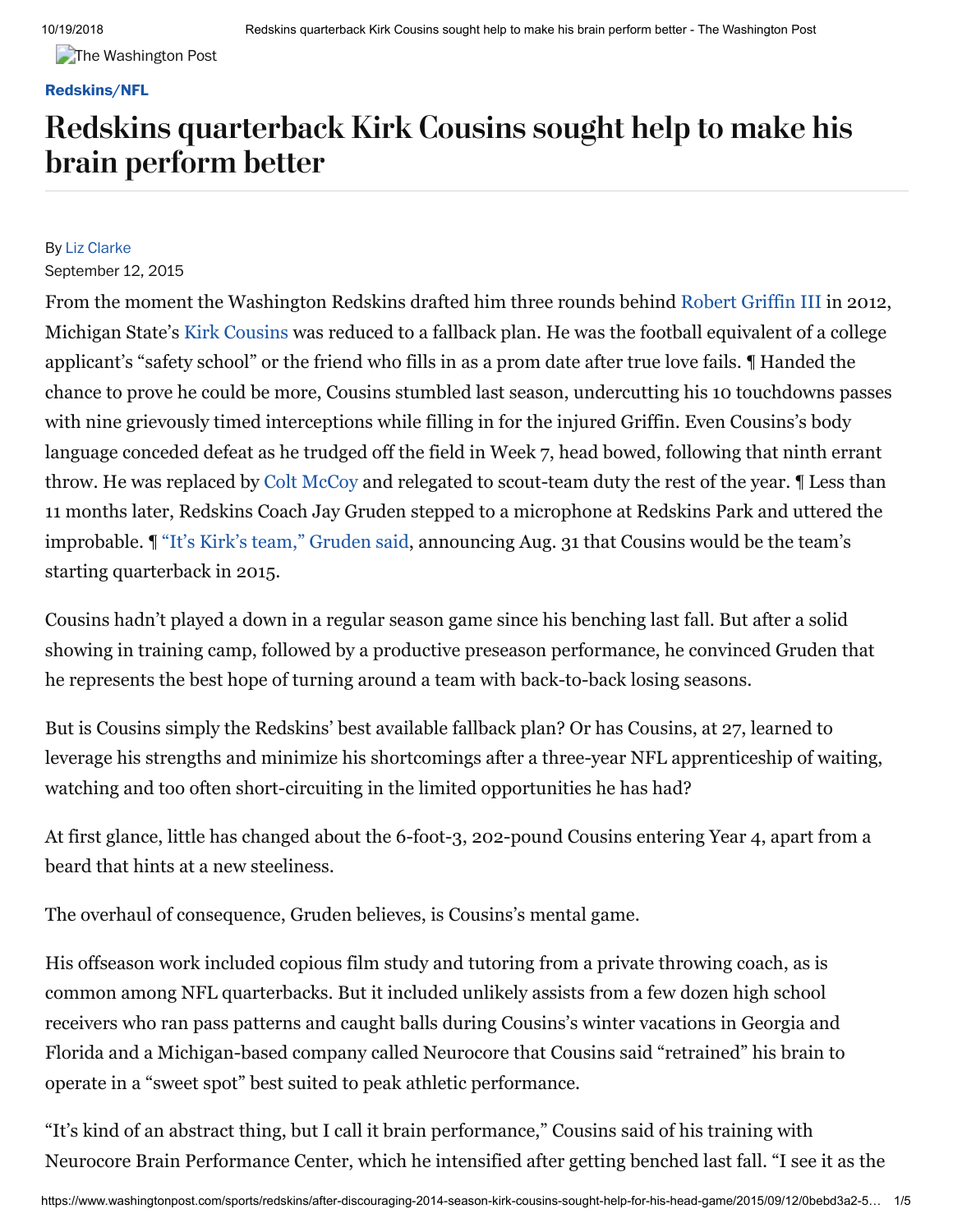next frontier because you look at weightlifting in the 1950s and '60s, not every football player was lifting weights; they weren't sure about the benefit it would give you. Now everybody has a strength coach; everybody lifts weights. And I see brain training kind of being that next thing. I just want to maximize what I've got."

The son of a minister and a man of deep faith, Cousins conceded that dark times followed his benching [in October. The NFL career he had labored for seemed at hand after he took over for Griffin and led five](https://www.washingtonpost.com/sports/robert-griffin-iii-is-injured-but-redskins-rally-behind-kirk-cousins-to-beat-jaguars/2014/09/14/4f429294-3ba8-11e4-8601-97ba88884ffd_story.html) touchdown drives in a 41-10 rout of Jacksonville in Week 2.

The next week, he [threw for 427 yards at Philadelphia.](https://www.washingtonpost.com/sports/kirk-cousins-passes-for-427-yards-but-eagles-top-redskins-37-34-in-fiesty-affair/2014/09/21/3c0ef45a-4149-11e4-b0ea-8141703bbf6f_story.html) The Redskins lost, and Cousins's play deteriorated from there. After a [45-14 loss to the New York Giants](https://www.washingtonpost.com/sports/kirk-cousins-has-five-turnovers-eli-manning-has-five-tds-and-giants-top-redskins-45-14/2014/09/26/cf6b8294-450a-11e4-b437-1a7368204804_story.html) in which he threw four second-half interceptions, Giants defenders said Cousins was telegraphing his throws.

"Anytime you have a job to do and you feel like you didn't get the job done, it's going to eat at you if you care about it," Cousins said this week when asked about his mind-set after [his Oct. 19 benching](https://www.washingtonpost.com/sports/redskins/colt-mccoy-steps-in-during-the-second-half-leads-redskins-to-19-17-victory-over-titans/2014/10/19/85c43be4-57c6-11e4-bd61-346aee66ba29_story.html). "For me, I deeply care about it, and so it was eating at me."

The turning point came, Cousins said, when he quit berating himself.

"What do I do now?" he asked himself. "What can I do to get better and deliberately practice, whatever that is."

Once [Griffin was back in the starting job](https://www.washingtonpost.com/sports/redskins/jay-gruden-turns-back-to-robert-griffin-iii-this-time-with-a-more-positive-outlook/2014/12/15/62410bc4-84b8-11e4-9534-f79a23c40e6c_story.html) and McCoy named the No. 2 quarterback, Cousins was ruled inactive. With no need to prepare for the upcoming opponent, he devoted his film-study to poring over footage of the NFL's better quarterbacks and taking a hard look at his own footage.

When February came, Cousins and his wife, Julie, traveled to Florida's Gulf Coast for vacation. But he wanted to keep working on his game, so he phoned a local high school near Fort Myers. He introduced himself, explained that he had his cleats and a couple footballs with him and asked whether the football coach could round up some receivers to throw to and let them use the Estero High field for a workout.

Cousins's throwing coach, former NFL quarterback Jeff Christensen, flew in from Chicago to supervise. And for three days, Cousins threw to teenagers.

"He was dead on every time," Estero Coach Jeff Hanlon recalled in a phone interview. "There was never a bad throw. Sometimes there was something he wasn't happy with — maybe the height on the ball and he wanted to adjust it. . . .

"And with every throw, he said something encouraging to the kids. Even if it was a dropped pass, he'd say, 'Hey, great route!' Whatever it was, he found something positive in every single rep that gave that motivation and encouragement to the kids."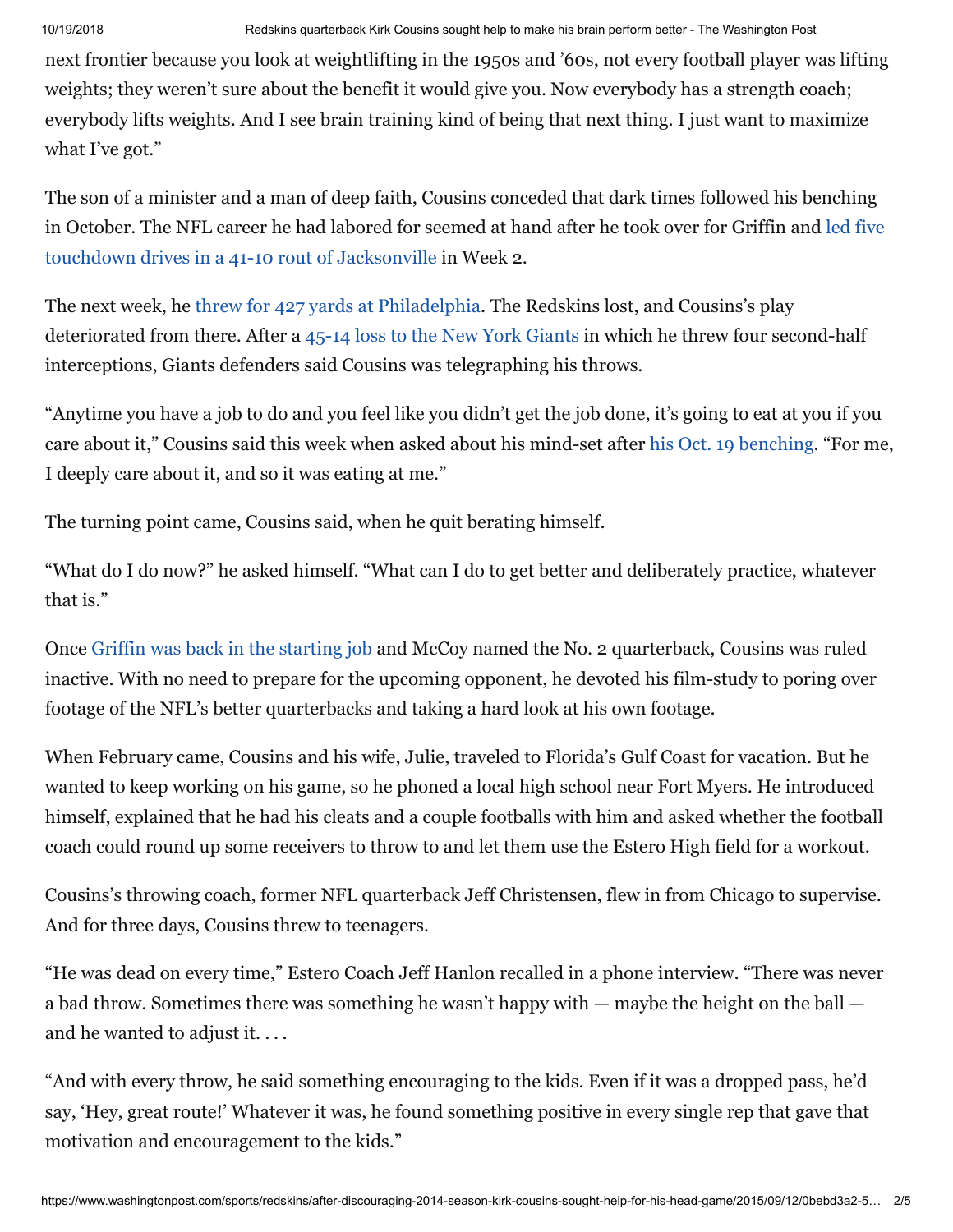While in Florida, Cousins, joined by Redskins running back Alfred Morris, also worked with Gruden's brother, Super Bowl champion coach turned ESPN analyst Jon Gruden, who mentors young quarterbacks in the offseason.

And while in Atlanta visiting his wife's family, he also tracked down high school receivers to throw to.

Also in February, he ramped up his training with Neurocore, which he had begun his senior season at Michigan State.

Neurocore was founded roughly 10 years ago to help children with attention-deficit disorders through "neurofeedback" rather than medication and expanded to applications for people with sleep and anxiety disorders as well as elite athletes. Its brain-training system starts with electroencephalograms to measure the electrical activity in the brain. If the data suggests the brain is running faster or slower than is ideal, conditioning exercises are developed to help train the brain to run at what Tim Royer, the company's founder, describes as "a sweet spot."

According to Royer, Cousins's data revealed that his brain was running faster than it should, relying on adrenaline much of the time. Readings of his cardiovascular system and respiratory system suggested a similar, over-stimulated condition that Royer likened to "somebody running from a lion."

"When you try to play sports at an elite level and the body and brain are doing that, it makes it difficult over time," Royer said in a telephone interview.

So he devised a training system to help Cousins regulate that speed and outfitted the quarterback with home-based gear to practice the exercises on his own.

In one such exercise, Cousins attaches the EEG leads to his scalp and connects it to a computer that displays the speed of his brain, heart and breathing as if it's the dashboard of a car. Then comes the "reward system" that affirms when he has relaxed or conditioned his brain to operate in the sweet spot.

As Royer explains it, Cousins puts a movie in the computer, and a program driven by the electrical activity in the brain will play the movie only when the reading confirms that his brain is running in the optimum range.

In the early going, Royer said, Cousins might have been able to watch "Iron Man" for 20 seconds of a one-minute exercise. With practice, that period of time — time in which the brain is operated at an optimal speed — increased to 30 seconds, then 40.

On Sunday against Miami, Cousins will find himself staring at Iron Men of a different sort — lined up across from a Dolphins defensive line that Hall of Fame quarterback Dan Fouts believes is the best in the NFL.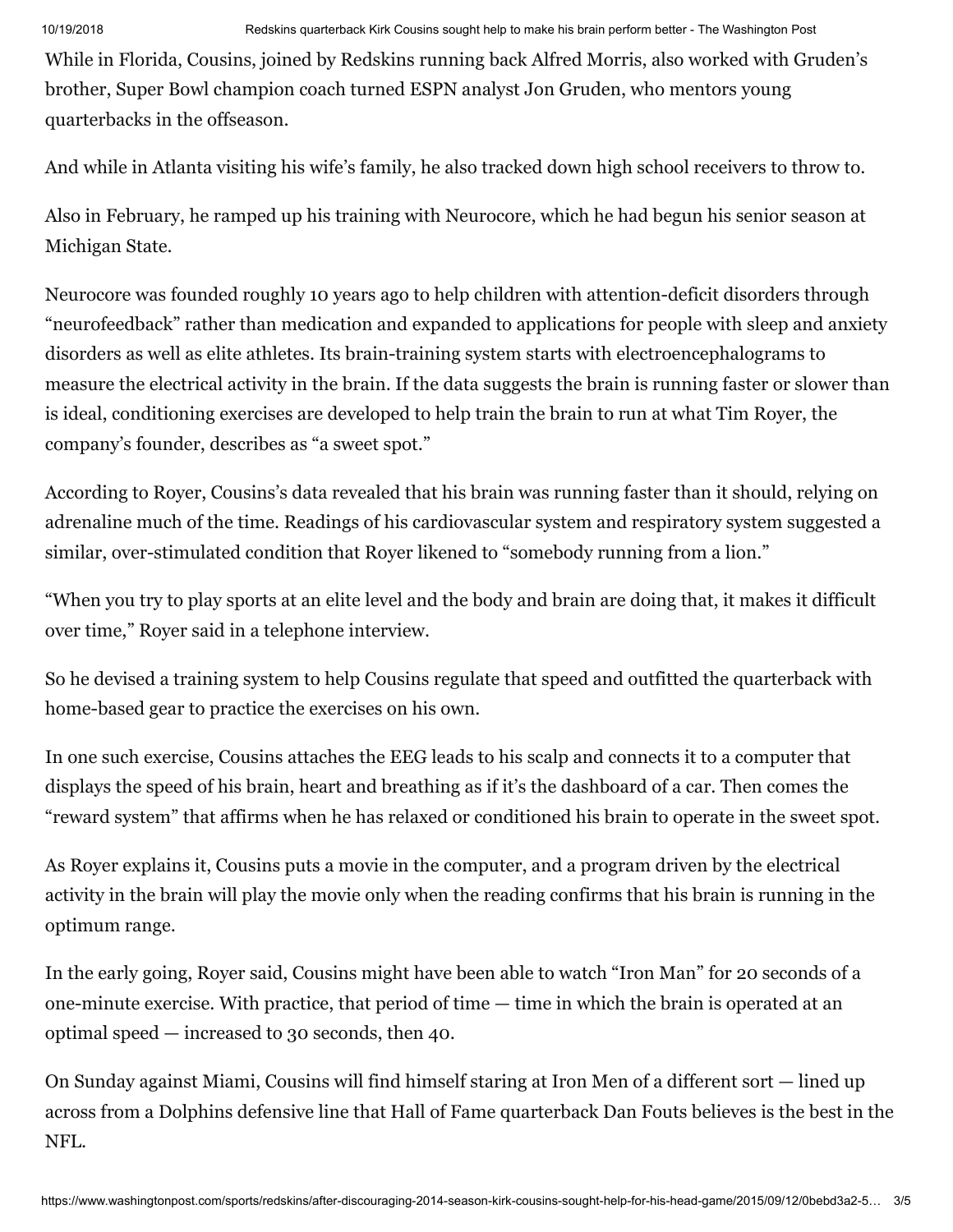"It's a great opportunity for Cousins and an unbelievable challenge with that Dolphins front four," said Fouts, who will provide commentary for the CBS broadcast. "He has to start fast and have success right away."

Pro Bowl left tackle [Trent Williams](http://stats.washingtonpost.com/fb/playerstats.asp?id=23979) will protect Cousins's blind side. But rookie [Brandon Scherff](http://stats.washingtonpost.com/fb/playerstats.asp?id=28393) and second-year player [Morgan Moses](http://stats.washingtonpost.com/fb/playerstats.asp?id=27594) must fend off the heart of Miami's pass rush, sack-specialists Ndamukong Suh and Cameron Wake.

Cousins has the quickest release of the Redskins' trio of quarterbacks, which should help. He also understands protections, Dolphins Coach Joe Philbin noted, able to bark out last-second adjustments. And he knows there's no need for high-risk heroics after he makes a mistake, whether interception, fumble or sack.

Noting the gifted receiving and running back corps around him, Cousins said this week: "It's my job to get them the football, then let them go do the jaw-dropping stuff."

If boos rain down from a restive fan base, Cousins has heard them before. If he falls short of his own expectation, he has been there.

This year, if the offseason lessons stick, Cousins will take a deep breath. He will acknowledge to himself that, yes, it is a huge game, but he won't let the magnitude paralyze him or send him into panic mode.

He will breathe deeply, settle his mind and call the next play.

## **77 Comments**



## **Liz [Clarke](https://www.washingtonpost.com/people/liz-clarke/)**

[L](https://www.washingtonpost.com/people/liz-clarke/)iz Clarke is on her second stint covering the Washington Redskins for The Washington Post (1998-2001; 2014 onward). Before joining The Post in 1998, she was a sportswriter at USA Today, the Dallas Morning News and the Charlotte Observer. She started her career as a news reporter for the Raleigh News & Observer, covering higher education. [Follow](https://twitter.com/intent/follow?screen_name=lizclarketweet)  $\blacktriangleright$ 

The Washington Post

# The story must be told.

Your subscription supports journalism that matters.

**Try 1 [month](https://subscribe.washingtonpost.com/acquisition/?promo=d_am_in_a18&oscode=RPWH&tid=s_028) for \$1**